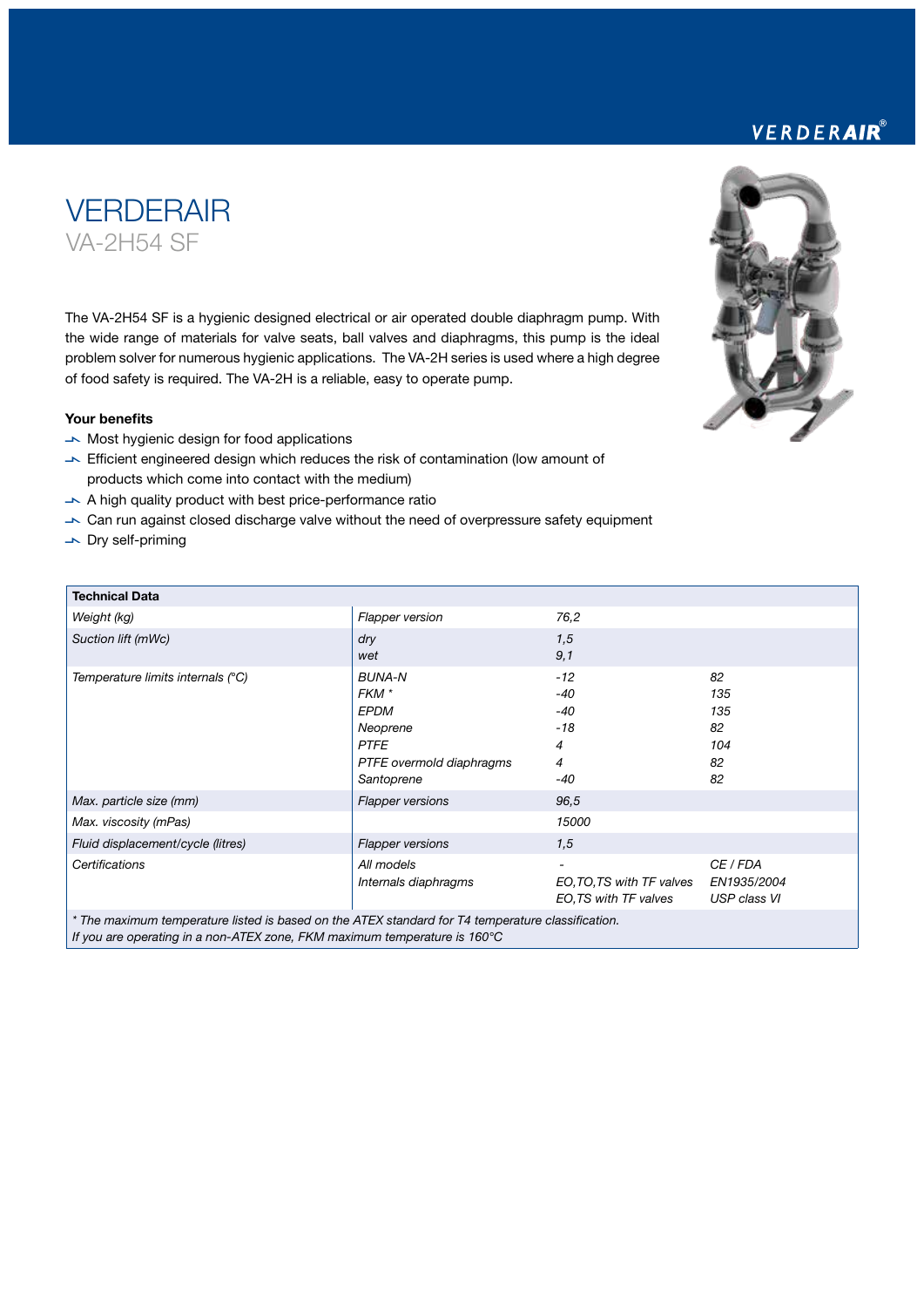

#### Code VA-2H54 No.1 No.2 No.3 No.4 No.5 No.6 No.7 No.8 No. 1 Fluid Section Material No. 4 Check ball valves material No. 6 Connections  $\overline{\text{Ex}}$  X = 316 Stainless Steel, Ra : 0,8µm D1 = DIN 11851, DN100, male  $\sqrt{2}$ 只 FL = SS316 Flapper T1 = Tri-Clamp (ASME BPE), 4" No. 2 Air Section Material  $\langle \mathbf{\overline{x}} \rangle$  S = 316 Stainless Steel No. 7 Pump Style No. 5 Diaphragm material SF = Flapper valve execution No. 3 Check Valve seat material  $BN = BUNA-N$ SE = SS seat with EPDM o-rings  $\nabla$  EO = EPDM overmolded No. 8 Wetted material certifications SB = SS seat with Buna-N o-rings SO = Santoprene overmolded 21 = EN 10204 type 2.1 ST = SS seat with EP-TF o-rings SP = Santoprene 31 = EN 10204 type 3.1 只 TO = PTFE/EPDM overmolded SV = SS seat with FKM o-rings  $\Delta$ AG.  $\nabla$  TS = PTFE/Santoprene 2 piece  $VT = Viton$

*NOTE not all combinations are available*   $\overline{\mathbb{Q}}$  II 2 GD  $\overline{\mathbb{Q}}$  h IIA T6...T3 Gb X  $\overline{\mathbb{Q}}$  h IIIB T160°C Db  $\overline{\mathbb{Z}}$  *EN 1935/2004*  EXAMPLE PUMP TYPE VA-2H54XS ST FL TS D1 SF 21

## Dimensions (mm)